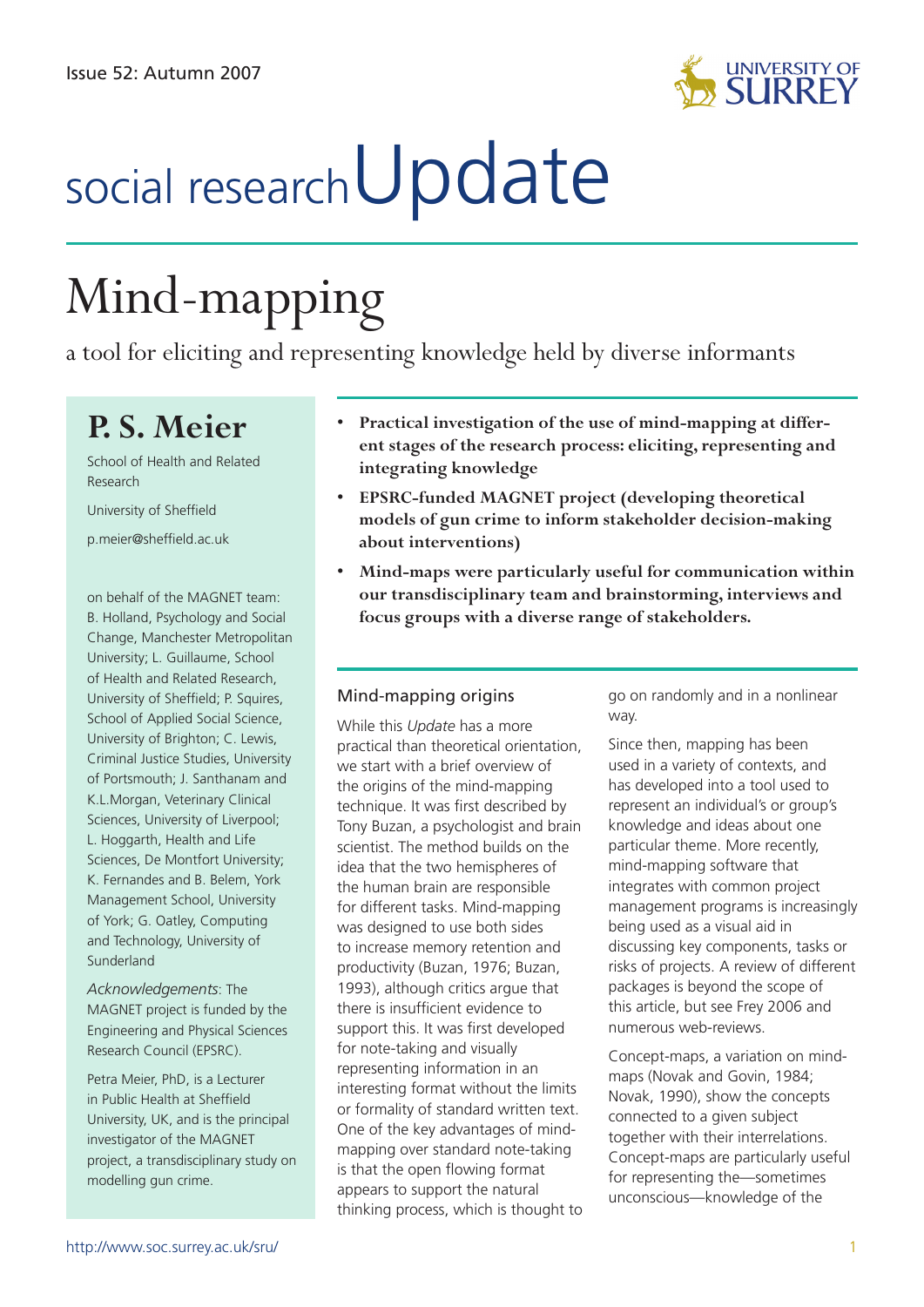individual or group drawing the map. Developed as a research tool, they have been widely used in educational, psychology and health care settings where the key task was to visualise the "mental model" of concepts that individuals use to interpret the world around them.

Both mind-maps and concept-maps have a hierarchical structure and are produced following conventions (Novak and Govin 1984; Buzan 1993; Novak 1990; Brinkmann 2003). For mind-mapping, these involve placing the topic in the centre of the page or screen. Primary branches are drawn for each major idea linked to the topic. Keywords indicating the major ideas are written directly onto the links. From the primary branches further sub-branches for secondary ideas (subtopics) are drawn. The principle is that ideas should move from the abstract to the concrete. In mind-mapping, each main branch builds up a unit with its subbranches. For the sake of simplicity, connections between sub-branches of different main branches are not drawn (Brinkman 2003). Most maps involve the use of colours, images, sketches, and symbols.

In concept-maps, the topic is positioned at the top. Other concepts are arranged underneath it on several levels, again placing the more universal and abstract concepts higher, the more explicit, concrete concepts lower. Concepts are arranged so that related ideas are directly underneath each other. Lines are drawn from higher concepts to the lower concepts to which they are related; and between concepts on the same level. The key differences between mind-maps and conceptmaps are that concept-maps allow the creator to draw links between lower-order constructs on different branches and to label connecting lines to explain the relationships between concepts (for example, such links might be "causes", "may influence", "is different from").

#### Communication in a transdisciplinary team

We are conducting an EPSRCfunded study on the applicability of mathematical modelling to inform decision making about interventions for tackling gun crime. The first challenge of the project was for us, a team with members from the fields of Criminology, Computing, Veterinary Sciences, Management, Psychology, and Sociology, to arrive at a shared understanding of the topic. Initially, steering group meetings involved knowledge transfer from those with expertise in gun crime and criminology (the "social scientists") to the modellers. Differences in paradigms and terminology meant that communication was difficult, so at our second team meeting we started using a flipchart to draw what would become the first mind-map of our shared understanding of gun crime.

The process highlighted diverse views even amongst the social scientists, for example, the lack of a common definition of gun crime, diverse views on causative and contributing factors, open questions of whether and how it is related to gang culture, drug markets, youth crime or organised crime, and the range and effectiveness of preventative and intervention approaches. Later we started using mind-mapping software to organise agendas, meeting notes and circulated documents and despite the fact that none of us were familiar with mind-mapping at the start of the project, mindmaps became an important tool for facilitating internal communication.

#### Eliciting and representing stakeholder knowledge

The second phase of the project was to access and represent the explicit and implicit knowledge of a variety of stakeholders, including police officers, drug action teams, youth offending teams, academics, community groups, parents of

youngsters involved in gang shootings and offenders. Our main methods were individual interviews and focus groups. Usually, qualitative interviewing involves the use of thematic guides, mostly in the form of a more or less structured interview schedule. Even skilled interviewers can find it difficult to use these to shape interviews in such a way that interviewees have a chance to contribute to each of the main topics of interest (or at least those that the interviewer would like them to focus on!) without unduly restricting the flow of the interviewee's communication. In our experience, interviewees often move rapidly between topics. An anxious interviewer then tries to keep up with what has been answered and mentally checks back for "skipped" question areas. This can detract from the quality of the interviewing experience. Less skilled interviewers often try to force the interview back to the linear format of the interview schedule, asking questions that the interviewee thought they had already explored or that have nothing to do with their current train of thought. Such a process appears to limit the development of novel ideas and associations, and consequently, can lead to a loss of important information. We felt that using mapping instead of a conventional interview schedule would allow us to explore and note down the fluid pathways of information as the conversation or discussion evolves.

When deciding between mindmapping and concept-mapping, we weighed up the value of added information on the nature of the linkage between branches and subbranches (concept maps) and of an open structure which permits easier integration of new considerations without redrawing the map (mind-maps). Our project was initially interested in identifying the key concepts to include in our models, rather than the links between them. Hence we adopted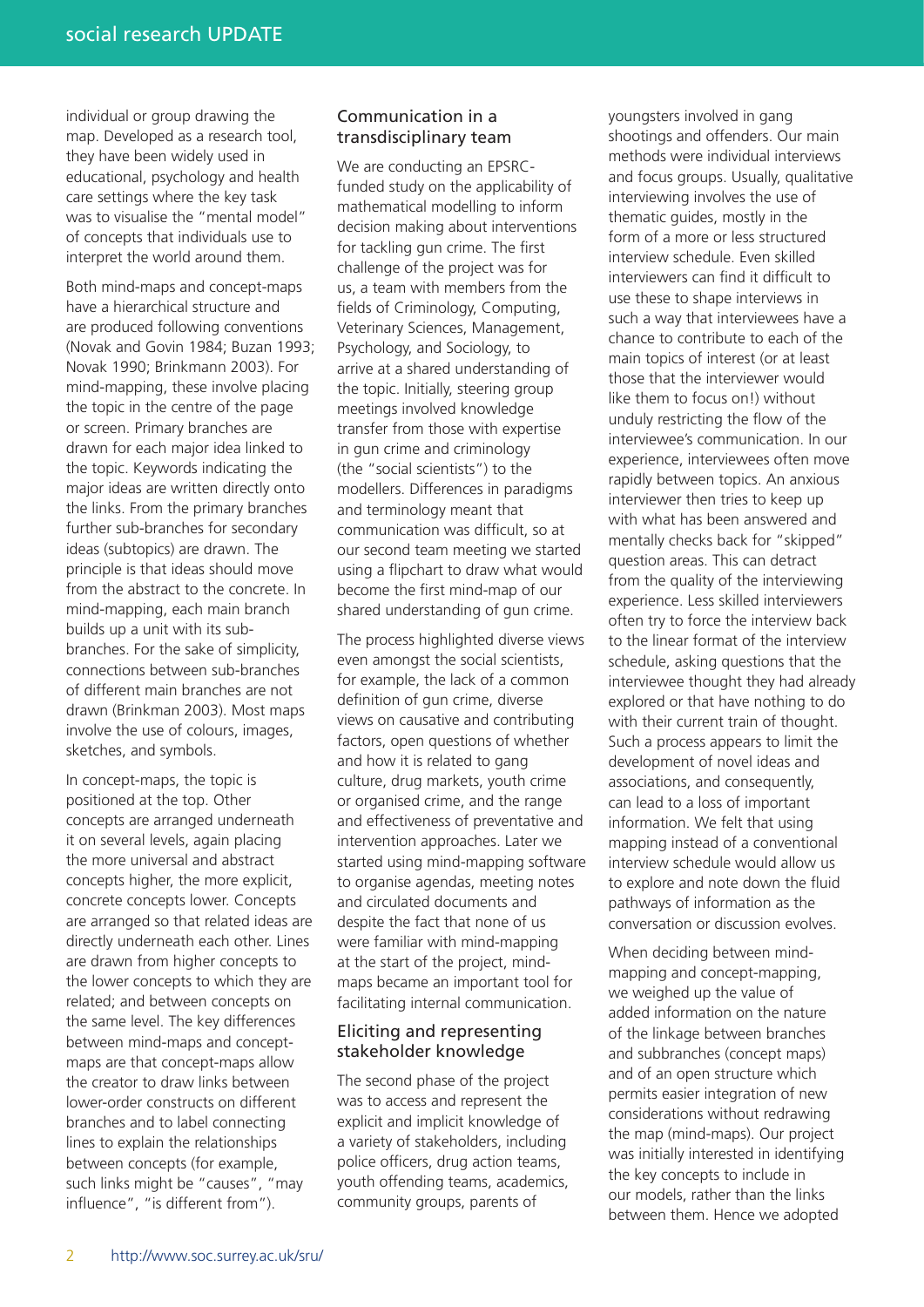the flexible structure of the mindmap, where each contribution could be added to existing knowledge and further developed by all other stakeholders, while already drawn connections and hierarchies could be challenged.

Nine interviews were held with key stakeholders (all with direct or indirect connection with gun crime). The police clearly had a key role in understanding the phenomenon and combating it from a law enforcement perspective. Similarly, community groups also have a stake in understanding why youngsters in their midst find themselves carrying or using guns. And somewhere in between, there are those stakeholders—either in a statutory or voluntary capacity—who are attempting to engage with those caught up in gun crime. At the start of each interview, the interviewer only had a basic mindmap with headings reflecting key issues highlighted in the gun crime literature. Together with the stakeholders the interviewer explored these and added new themes, branches and sub-branches as the interview progressed. Open-ended questions asked the respondent to define the terms gun crime and gang crime and say whether these were different, comment on the existence and nature of a gun culture, the driving forces behind gun crime and gang crime, speculate on the key factors that might prompt young people to get involved in gun crime and describe possible preventative and enforcement approaches.

Our focus groups were composed of participants representing very diverse backgrounds, bringing together, for example, community organisations, police officers and academics. The role of the focus groups was to verify the structure of the mind-maps, to make sure that no important concepts had been ignored and that irrelevant ones had not been included. The aim



Fig 1. Example of a hand-drawn mind-map

was that after the focus groups, all stakeholders and the project team would have arrived at a shared and agreed understanding of the central issues related to gun crime. The focus group facilitators brought a large sheet of paper with a handdrawn mind-map based on what the team had learnt from the literature, team member's expertise and the interviews. This was used as a discussion guide, and the mind-maps further evolved as the discussion progressed. Our experience was that the mind-map worked well as a focus for discussions and was equally accessible to participants from diverse backgrounds. Participants made statements such as "but I believe that we still are missing a crucial point on branch x" or "I think that x should really be listed under y" and at the end of the focus groups everyone appeared confident that the main issues had been raised and included. Figure 1 shows an example of a developing mind-map.

#### Synthesising evidence

We also undertook a traditional analysis of transcripts of interviews, focus groups and police officer questionnaires. Having employed mind-maps in two different contexts already, we wanted to see whether they could add anything to the analysis process. We found that mind-maps afford flexibility when thematically analysing qualitative data, as they are rapidly drawn and revised—particularly useful for the iterative processes of qualitative analysis. The recursive nature of qualitative analysis involves cycling between the "holistic" view and an in-depth look at each part, which is reflected in the adding of new branches for major themes and then the focus on sub-branches. In most mind-mapping software, it is possible to add file attachments to branches, which may contain selected quotes from transcripts, pictures or literature sources.

Our application of mind-mapping as an analysis aide was mainly as a way of organising text fragments, and as such it worked well. However, there are examples of much more sophisticated approaches. Jackson & Trochim (2002) describe in detail the application of a more formalised version of concept-mapping as an unconventional alternative to existing analysis techniques for open-ended survey questions, especially for research questions that are tentative in nature, aimed at developing theory, and/or developing conceptual coding schemes. Their paper also includes a useful discussion about solutions to validity and reliability concerns.

In consultation with project team members who have particular expertise in gun crime research we used focus group and interview maps, and information from traditional qualitative data analysis to create a single computer-based map (the corresponding mind-map is shown in Figure 2).